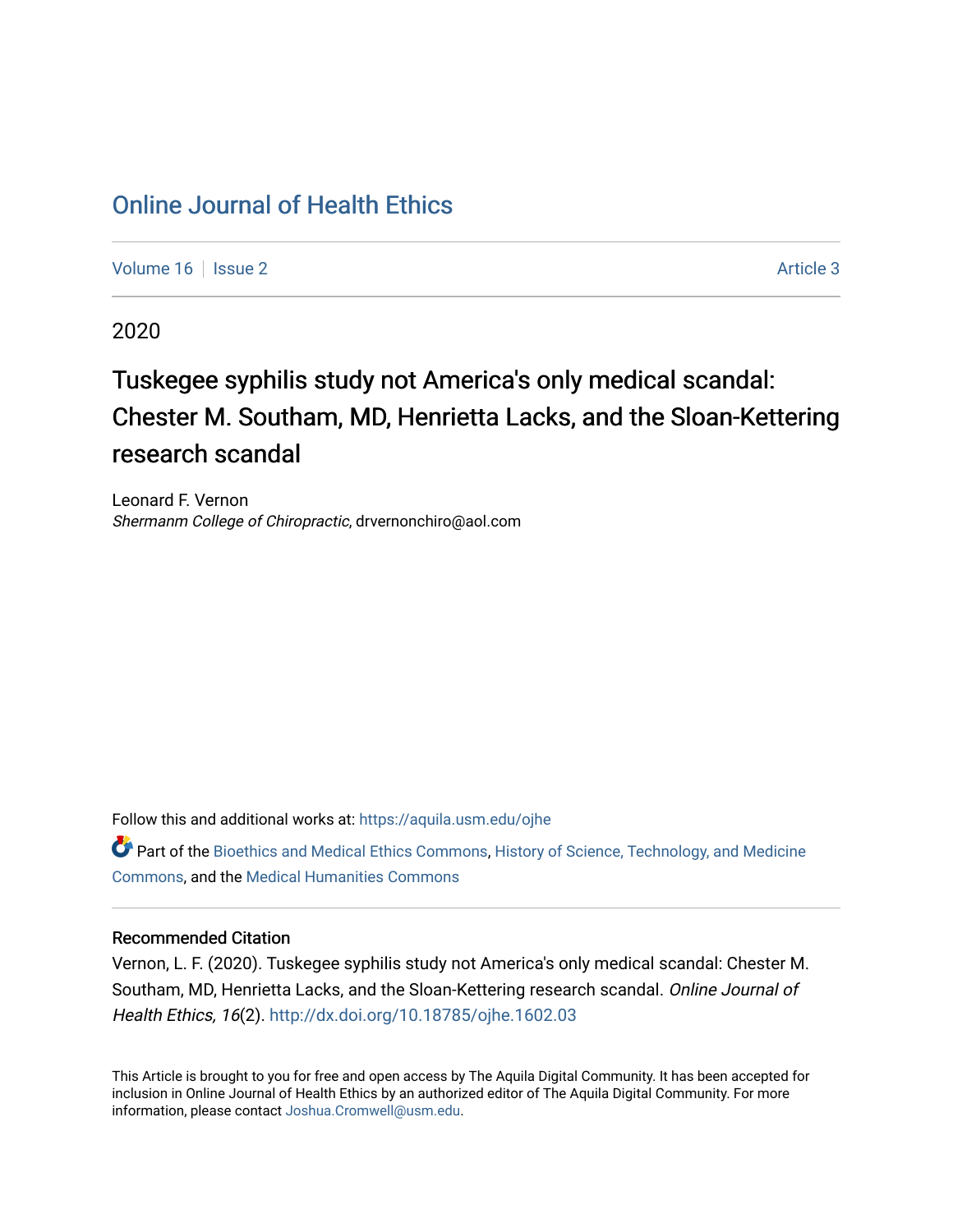

**Online Journal of Health Ethics**

**journal home page[: https://aquila.usm.edu/ojhe/](https://aquila.usm.edu/ojhe/)**



# **Tuskegee Syphilis Study not Americas only Medical Scandal Chester M. Southam, MD, Henrietta Lacks, and the Sloan-Kettering Research Scandal**

#### **Leonard F. Vernon, DC, MA**

*Sherman College of Chiropractic Spartanburg, SC*

#### **ARTICLE INFORMATION**

#### **ABSTRACT**

 *Article history* Received 7 November 2020 Accepted 13 July 2020

 *Key words:*  Cancer Vaccine Bioethics Contagious cancer Informed consent

Human subjects

The words "human medical experimentation" conjure up visions of Nazi medicine, which has come to exemplify the worst evils in the history of humankind. Places like Auschwitz and Dachau, where human life was cheap and test subjects plentiful were used as laboratories.

In 2010 the US government apologized to Guatemala for allowing U.S. doctors to infect Guatemalan prisoners and mental patients with syphilis 65 years earlier, while acknowledging dozens of similar experiments were performed in the United States. Among these included studies that often involved making healthy people sick or keeping

sick patients ill, such as in the Tuskegee syphilis study.

These experiments were often life threatening and took place with the direct approval and/or supervision of some of the country's most prestigious research institutions and some of the country's leading medical researchers. Among these was the prestigious cancer research center in New York City, Sloan Kettering Hospital and its director of cancer research Chester Southam, MD.

#### **Can you give someone cancer?**

In December 2011, following his diagnosis of cancer, Venezuelan president Hugo Chavez speculated that American agents had induced the disease in him and possibly other South American leaders by injecting them with cancer cells. Despite the State Department's rejecting Chavez's claims, there nonetheless was no shortage of CIA conspiracy theorists who accepted the charge. The media too grabbed onto the story, not only because of the outlandish nature of the accusation but also because of the underlying question it raised: Can you give someone cancer? (*Miami New Times*, March 7, 2013; *Slate*, December 30, 2011).

While direct communication of cancer from one host to another has been documented, and transplanting cancer cells to another person in an effort to cause cancer is possible, it is extremely rare. It has been shown in organ transplant recipients, mother-tofetal transmission, and a few rare events such as one reported in 2015 in the *New England Journal of Medicine*  where cancer cells from a tapeworm invaded a man's body, spreading to his lymph nodes and his lungs. While ordinarily, the immune system would not allow this, in this case the man was severely immunosuppressed due to HIV/AIDS (Muehlenbachs et al. 2015). Other reported cases include transmission to a lab worker via a needle stick or a cut on the hand and one where a surgeon's laceration developed into a sarcoma. In these cases, however, while the cancer cells grew locally at the point of entry, they failed to

progress beyond the site of entry (Welsh, 2011). It is well established that in normally functioning immune systems such cells (including cancer cells from another person) would be recognized as foreign and destroyed before they have a chance to wreak havoc (Janeway 1993). The reason we know this today is because decades ago researchers attempted to do just such a thing: injecting prison inmates and chronically ill hospitalized patients with live cancer cells. These experiments, carried out with little or no informed consent, took place in New York City, at one of the leading cancer research centers in the United States, despite the safeguards of the American healthcare and research ethics systems. While the scandal garnered headlines at the time (e.g., *New York Times*, January 26, 1964),it has since been largely forgotten, as have the people who unknowingly placed their bodies on the line to advance scientific knowledge, and it is a story that deserves retelling.

#### **A brief history of ethics in medical research**

While the Nuremberg Code of 1947 is generally regarded as the first document to set out ethical regulations for human experimentation based on informed consent, rules to protect the welfare of people subjected to medical experimentation were in fact in place long before this including in Germany. The first detailed regulation of non- therapeutic research in Wester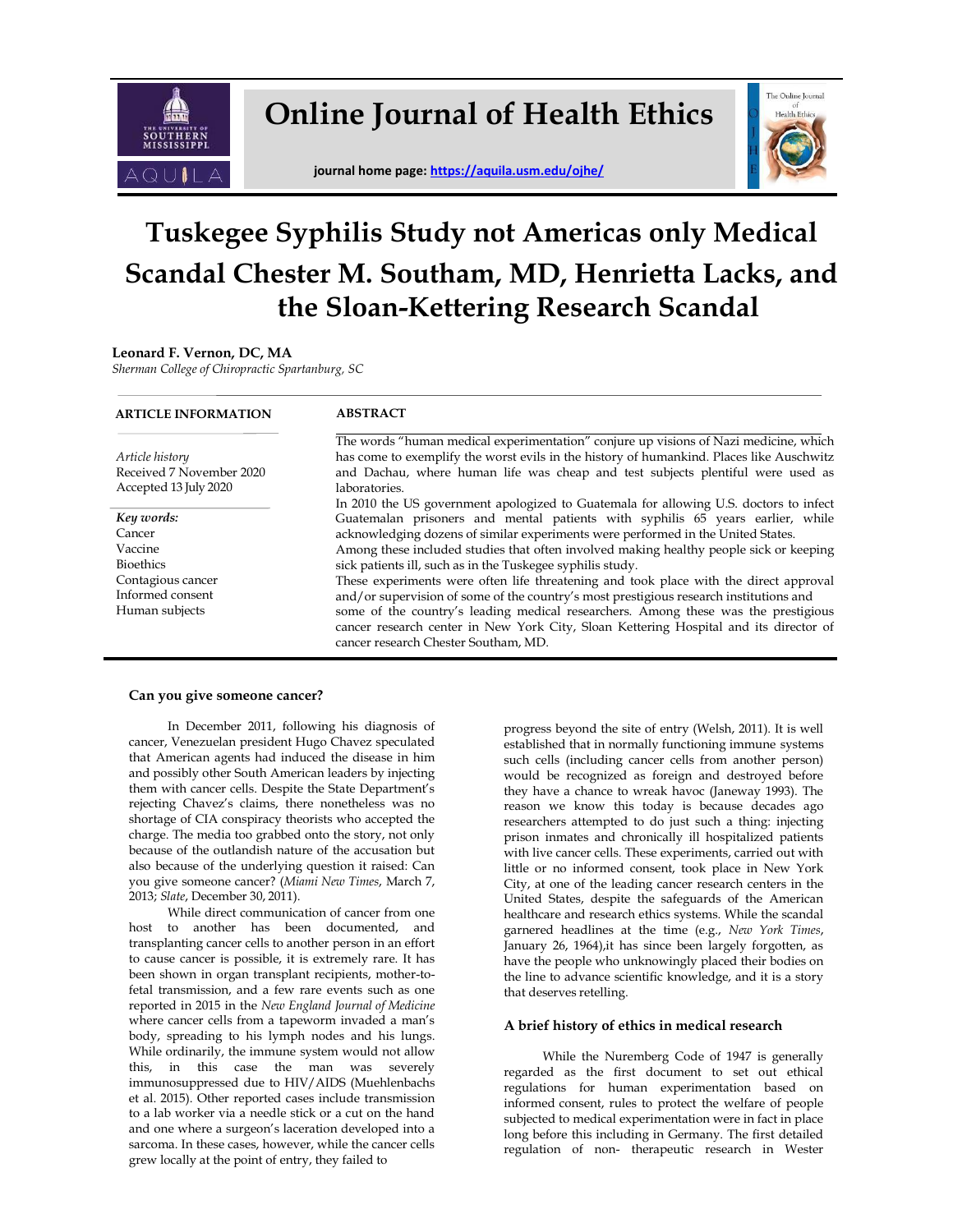medicine came from the Prussian minister for religious, educational, and medical affairs in 1900, following the public outcry at the work of Albert Neisser, the discoverer of the gonococcus (Vollmann and Winau, 1996).

In 1898, Neisser, who was attempting to develop a syphilis vaccine, published a study that outlined his results as well as his methods and study participants. Public debate in the press as well as among academicians ensued: Neisser had injected serum from patients with syphilis into patients who were admitted to hospital for other medical conditions, none of whom had suffered from syphilis at the time of the experiment. The controversy rested on two issues: the first was that most (but not all) of these patients were prostitutes, while the second was that none of them had been informed about the experiment or asked for their consent. After four of the prostitutes subsequently developed syphilis, it raised the issue of whether or not it was the injected cells that had in fact caused their illness, or as Neisser insisted, they had contracted it separately by pursuing their occupation (Toellner, 1981).

The majority of physicians aware of the case supported Neisser; the single exception was Albert Moll, a Berlin psychiatrist and highly regarded sexologist (Maehle 2012). While largely unrecognized in the medical literature, Moll is largely responsible for the formulation and elaboration of a theoretical conception of the contractual nature of the patient– doctor relationship and the development of informed consent, saying,

*"I have observed with increasing surprise that some medics, obsessed by a kind of research mania, have ignored the areas of law and morality in a most problematic manner. For them, the freedom of research goes so far that it destroys any consideration for others. The borderline between human beings and animals is blurred for them. The unfortunate sick person who has entrusted herself to their treatment is shamefully betrayed by them, her trust is betrayed, and the human being is degraded to a guinea pig…."* (Maehle 2009) Moll would go on to author one of the most comprehensive books on the subject of medical ethics, *Arztliche Ethik* (*Medical Ethics*) (Katz, 1997).

Following increasing pressure from Moll as well as the press, the Neisser case came under investigation by the public prosecutor and the Royal Disciplinary Court. The court found that although Neisser was a well-known medical authority and may have been convinced that the trials were harmless, he should have sought the patients' consent; he was fined, and was lucky not to receive a more stringent punishment, because two years later, upon further investigation into the case, government lawyers stated that conducting non-therapeutic research on a subject without consent fulfilled the criteria for causing physical injury (battery) in criminal law (Vollmann and Winau, 1996).

Additional action was taken by the Prussian Landtag (parliament), which commissioned a detailed report from the Scientific Medical Office of Health, which was composed of leading German physicians, including Rudolf Virchow. The commission stated that a physician who recognized that injected serum might cause infection had no right to inject such a serum, but that in any case both informing the subject and obtaining the subject's consent were preconditions to

experimentation. Informed consent became a mandatory precondition for any non-therapeutic research. Written documentation and clear responsibility of an institution's medical director for all human experimentation became legal doctrine, and all hospitals, clinics and medical directors were advised that any medical interventions other than for diagnosis, healing, and immunization were excluded under all circumstances if "the human subject was a minor or not

competent for other reasons" or if the subject had not given "unambiguous consent" after a "proper explanation of the possible negative consequences of the intervention (Goss, 2017). Others took the somewhat extreme position that purely scientific experimentation on human subjects was unethical even if they gave voluntary consent and that self-experimentation should always precede experiments on patients, noting that the scientific validity of the experiment did not serve to mitigate these conditions (Vollmann and Winau, 1996).

Ironically, the other main early attempt to protect a human research subject's autonomy would occur in Hitler's Germany. In the German Reich's Rundschreiben (Reich's Circular) of 1931 the Reich government issued detailed guidelines that clearly distinguished between therapeutic ("new therapy") and nontherapeutic ("human experimentation") research and set out strict precautions for each. The rules for new therapy were explicit: "New therapy may be applied only if consent or proxy consent has been given in a clear and undebatable manner following appropriate information. New therapy may be introduced without consent only if it is urgently required and cannot be postponed because of the need to save life or prevent severe damage to health…." When it came to non-therapeutic research there was no wiggle room; the law clearly stated that "under no circumstances [is it] permissible without consent" (Sass, 1983).

While it's thus clear that the basic concept of informed consent was developed long before the Second World War and these guidelines remained in place throughout the reign of Adolf Hitler, they failed to stop the unethical experiments taking place in Nazi concentration camps (Caplan, 1991). It would be these experiments and the subsequent postwar trials of the physicians involved in them that would lead to the creation of the Nuremberg Code, a document among whose 10 principles the longest is on informed consent (Kumar 2013).

#### **Informed consent**

While it is widely believed that the Nuremberg Code has legal standing, in fact this document has no legal force behind it (Ghooi, 2011). In the US, legal informed consent owes its genesis to two landmark legal cases. *Schloendorff vs. The Society of New York Hospital*  (1914) established the principle of patient consent and is considered one of the landmark legal cases in bioethics, while *Salgo v. Leland Stanford etc. Bd. Trustees* is responsible for adding 'informed' to the notion of 'consent.' A brief review of the Schloendorff case follows.

Mary E. Schloendorff agreed to have her physician examine her under anesthesia and to have her fibroid tumor biopsied. Prior to the procedure, Schloendorff specified that she was not consenting to the removal of the tumor; nonetheless, while she was anesthetized, the surgeon, believing the mass was malignant, removed the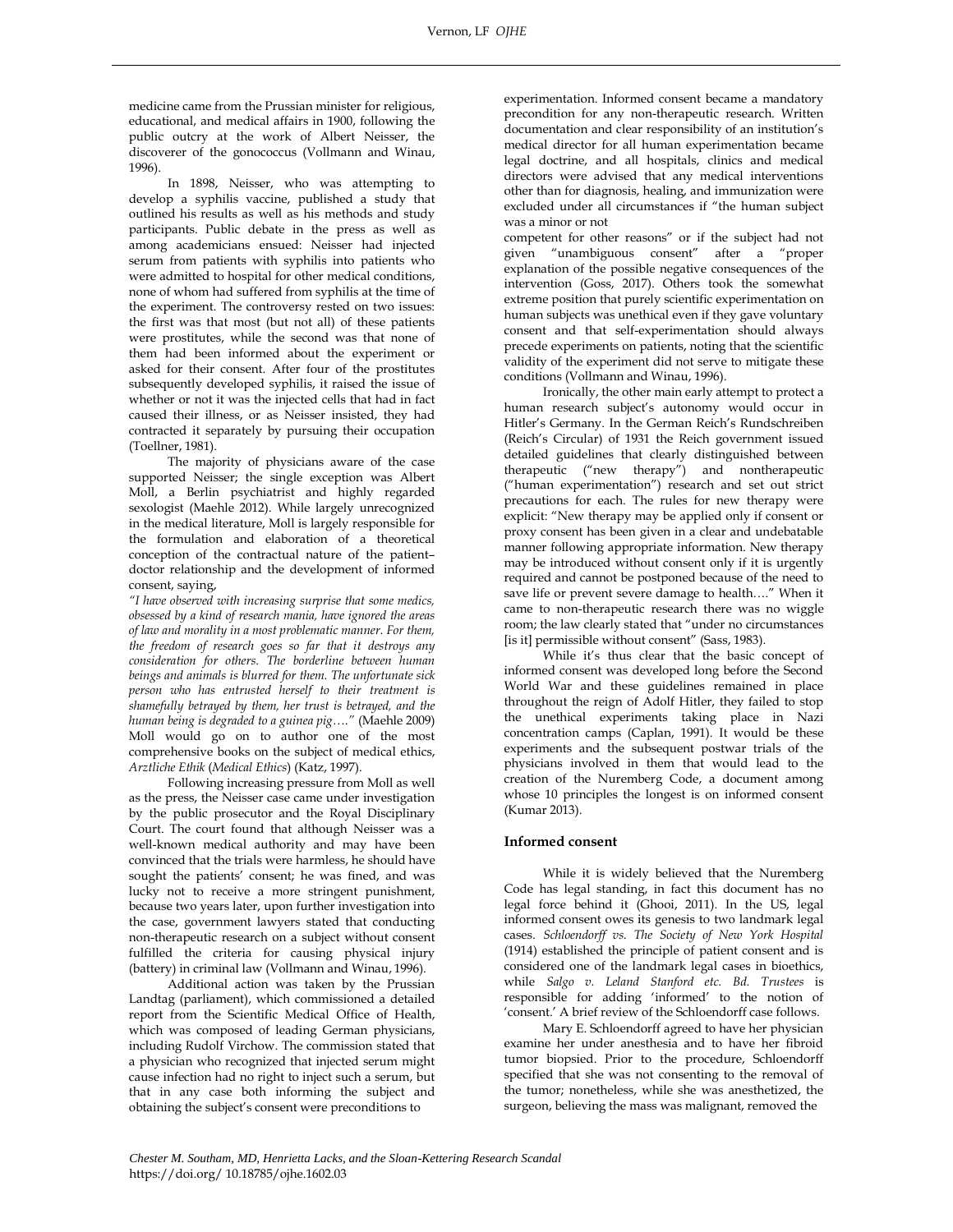tumor. Schloendorff then sued the hospital. the course made its way to the New York Court of Appeals, which found that the operation to which the plaintiff did not consent constituted medical battery. Justice Benjamin Cardozo wrote that in the court's opinion:

*"Every human being of adult years and sound mind has a right to determine what shall be done with his own body; and a surgeon who performs an operation without his patient's consent commits an assault for which he is liable in damages. This is true except in cases of emergency where the patient is unconscious and where it is necessary to operate before consent can be obtained."*

Schloendorff, however, received no monetary gain, since she had sued the hospital and not the surgeons; the court found that a non-profit hospital could not be held liable for the actions of its employees due to the legal principle of charitable immunity. Justice Cardozo's opinion is widely cited as the basis for the requirement to seek consent from patients before medical intervention is provided, upholding a patient's right to autonomous decision-making (Deverette, 1995).

The second case, the Salgo decision, marks the birth of the doctrine of informed consent as it is known today; the term "informed consent" was first used in this case. In 1957, Martin Salgo, age 55, consented to undergo a diagnostic procedure to locate the source of chronic pain in his leg; it was believed he was suffering from arteriosclerosis and that his aorta was also involved. He was advised to undergo diagnostic aortography. While under anesthesia, his aorta was injected with a contrast medium, and images were taken of the abdominal aorta. The next morning Salgo awoke to find that his lower limbs were paralyzed as a result of the contrast agent used in the procedure. Salgo subsequently sued his doctor, claiming that he was not informed about paralysis being a risk or possible complication of the contrast material. The court noted that a physician violates his duty to the patient if he withholds any facts necessary to form the basis of an intelligent consent by the patient to the proposed treatment. The court also noted that when discussing risk, the physician has discretion "consistent with the full disclosure of facts necessary to an informed consent." Salgo's doctor's defense argued that if patients were informed of all the possible complications, they would become frightened and would not consent to treatment. The court rejected this defense and ruled that simple consent was not sufficient for medical procedures; instead, sufficient disclosure of possible risks and complications, allowing "informed consent," was necessary for patients to make autonomous decisions, whether regarding a surgical procedure or a medical experiment (Osman, 2001).

While lacking legal standing, the Nuremberg Code did form an outline of what are now considered a physician's ethical duties, which were codified in a subsequent document created in 1964 in Helsinki, known as the Declaration of Helsinki, which addressed clinical research and humane treatment of study participants as well as issues such as informed consent. Like its predecessor, the Declaration of Helsinki has no legal standing or power (Shuster, 1997), but together they serve as models for regulators in most countries

and inform the current US federal research regulations, which require not only the informed consent of the research subject (with proxy consent sometimes acceptable, such as for young children) but also prior peer review of research protocols by a committee (the institutional review board) (NIH Office for Protection from Research Risks 1991). With such protections in place, one might assume that US citizens were protected against unethical or life-threatening medical experimentation; unfortunately, as we will see, this was not the case.

#### **Unclean hands**

In jurisprudence, there is a doctrine known as "unclean hands"—if a defendant can prove that a plaintiff has "unclean hands," that is, has acted unethically, then the plaintiff's complaint will be dismissed (Upcounsel.com n.d.). During the doctors trial in Nuremberg, defense attorneys argued that this doctrine applied, stating that the German experiments were essentially equivalent to those that had been and were still being performed in US penitentiaries (Weindling, 2001). This statement had more than a kernel of truth to it. While there had been relatively little medical research into human disease in the US during the 1930s, this would change dramatically in the 1940s, when for the first time there would be US government funding for such research (Baader et al. ,2005).

With the outbreak of WWII and the potential for American involvement in the conflict, there was a push for governmental involvement in and funding of academic research. In 1941, President Franklin D. Roosevelt authorized the establishment of the Office of Scientific Research and Development (OSRD). From 1941 through 1945, the OSRD's Committee on Medical Research would be responsible for developing and funding projects involving both human and animal subjects that studied, among other things, disease transmission and vaccine development. Susan Lederer, a professor of medical history and bioethics, notes that the human subjects involved in these studies were primarily "subjects of convenience"—individuals or populations conveniently and readily available to researchers, who included children in orphanages, patients in mental institutions, military personnel, and those incarcerated in penal institutions (Lederer 1995). This was an era in medicine when no one thought it necessary to ask permission to remove tissue samples from a patient or to ask permission to use such samples in medical experiments (Javitt, 2010). One such patient was an African-American women who, following delivery of her fifth child by age 30, developed intense vaginal bleeding and sought care at the Johns Hopkins Hospital, which, although segregated, was the only hospital in her hometown of Baltimore that would treat African-American patients. Hopkins was a charity hospital, as its benefactor Johns Hopkins, founder of the university and hospital, stipulated in his will (Johns Hopkins Medicine n.d.). Although the woman would expire on October 4, 1951, from what would be diagnosed as cervical cancer, she would nevertheless become immortal.

#### **Henrietta and her HeLa cells**

On October 4, 1951, Johns Hopkins–trained physician and director of the Tissue Culture Laboratory in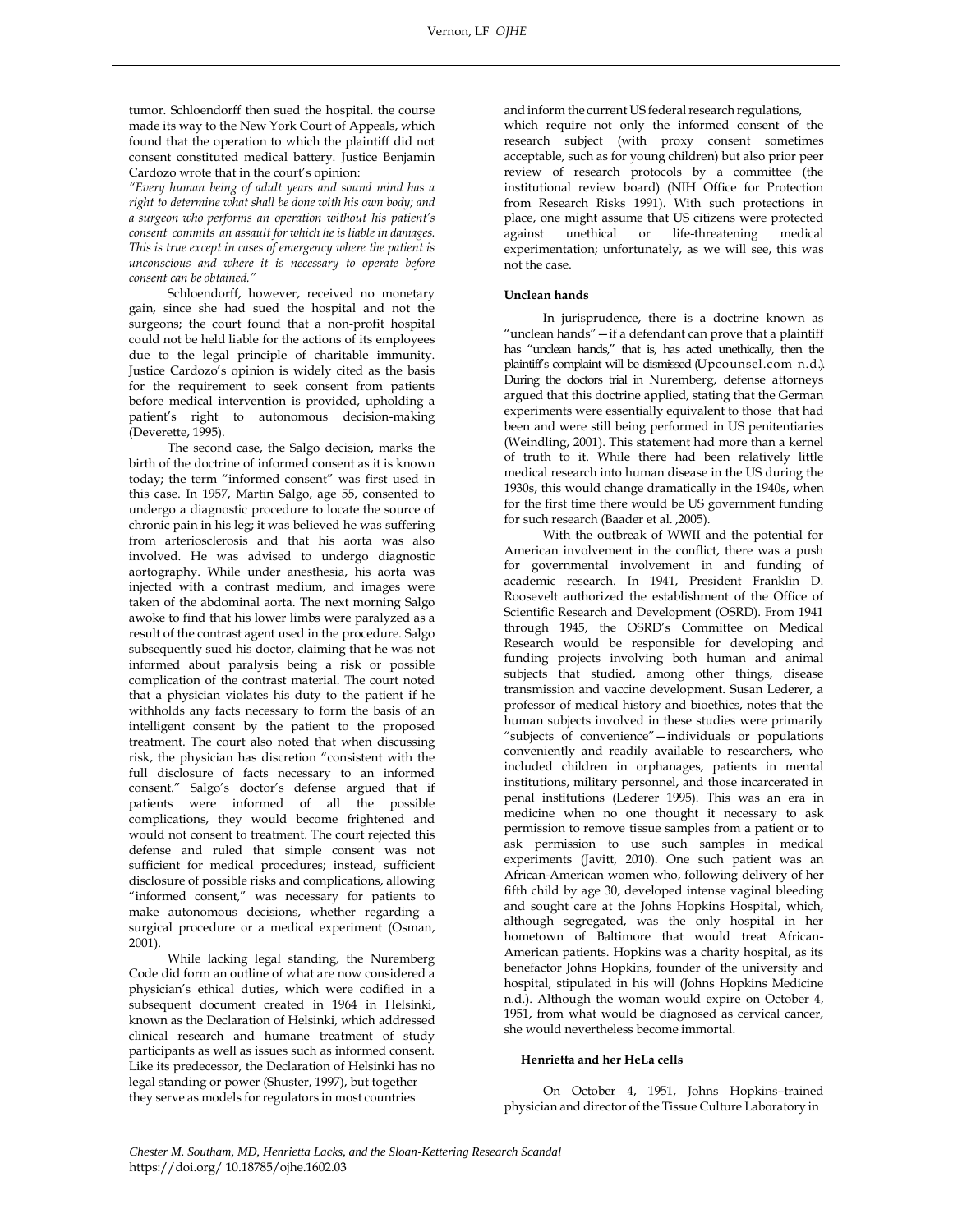the Hopkins Department of Surgery George Otto Gey appeared on national television to announce that a major breakthrough had occurred in cancer research (Skloot, 2000, Hanks and Bang, 1971). Gey had spent the majority of his career attempting to develop a method to grow cells outside the body. The problem was that cells cultured for laboratory studies survived for only a few days at most; but if he were able to keep cells alive "in culture," this would allow researchers to experiment on the cells in ways not possible in the body, thus increasing their knowledge of cell biology, especially that of cancer cells, and thus potentially leading to a cure (Gold, 1986:16).

For Gey to accomplish his goal, he would require a constant supply of cancerous tissue samples. Luckily for him, he had a readily available supply at the major medical institution where he worked; however, these sample were obtained without the patient's or their family's knowledge or permission (Lucey et al., 2009). One such sample would come from the 31-year-old African American women, Henrietta Lacks, who had died earlier on the day of Gay's televised announcement.

Gey had earlier observed that Lacks's cells were the first he had come across that could be divided multiple times without dying, and so on the day of her death, Gey had had Mary Kubicek, his lab assistant, take additional tissue samples while Lacks's body lay in the Johns Hopkins morgue (Gold, 1986:19–22). Gey was able to start a cell line from Lacks' sample by isolating one specific cell and repeatedly dividing it, meaning that the same cell could then be used to conduct many experiments. They became known as HeLa cells, because Gey's standard method for labeling samples was to use the first two letters of the patient's first and last names (Gold, 1986:18). These HeLa cells were in high demand by other researchers and were put into mass production. They were mailed to scientists around the globe, and the cell line would be used to make many important breakthroughs in biomedical research. For example, by 1954, Jonas Salk was using HeLa cells in his research to develop the polio vaccine; the cells used in the vaccine were mass-produced in the first- ever cell production factory at the Tuskegee Institute, in Tuskegee, Alabama, where African-American scientists not only helped to grow the HeLa cells but also evaluated Salk's vaccine (Brown and Henderson 1983). In a twist of irony, "Black scientists and technicians, many of them women, used cells from a black woman to help save the lives of millions of Americans, most of them white. And they did so on the same campus—and at the very same time—that state officials were conducting the infamous Tuskegee syphilis study" (Skloot, 2010:97). What many people are unaware of, however, is that the HeLa cells were also participants in one of largest ethical breaches in cancer research (*Prison Legal News*, March 15, 2008).

#### **Chester Southam, MD**

Chester Southam earned his BS and MS degrees from the University of Idaho and received his MD degree from Columbia University in 1947. Following a one-year internship at New York City's Presbyterian Hospital, he began training at Memorial Hospital for

Cancer (the forerunner to Sloan-Kettering Cancer Hospital), also in New York. Over the next 4 years he would rise to become a research fellow and eventually director of the hospital's Division of Virology/Immunology. In 1951, he joined the faculty of Cornell's medical college, where he was eventually awarded a full professorship (*New York Times*, April 10, 2002).

From 1954 through 1966, Southam would concentrate his research on two main questions: whether cancer could be transmitted from person to person and whether certain virus antibodies had anti-neoplastic properties. To answer these questions, he would utilize society's most vulnerable citizens, including patients already diagnosed with cancer and undergoing gynecological surgery at Memorial Sloan-Kettering Cancer Hospital, incarcerated inmates, and frail, chronically ill nursing home patients (*The BMJ Opinion*, July 3, 2017). It was research that would raise ethical and moral issues that government regulators would later compare to those raised by Nazi experimentation (Arras 2008:75).

In 1953, Southam began what appear to have been his first human experiments to test his theory about virus antibodies with anti-neoplastic properties. To do this, he and various colleagues routinely inoculated cancer patients with dangerous viruses, including West Nile, Ilheus, and Bunyamwera viruses. A review of their published work makes the following statement:

"All patients were volunteers who had advanced neoplastic disease of an extent, type, and stage which precluded the possibility of therapeutic benefit from surgery, x-ray, or anti-neoplastic chemotherapeutic agents."

The general physical condition of these patients varied extremely, from apparently well to terminal. There was a wide range of diagnostic types, including epidermoid carcinomas, adenocarcinomas, lymphomas and leukemia and other sarcomas. Blood for antibody studies was obtained immediately prior to each virus inoculation and usually at weekly intervals thereafter during the period of hospitalization, and as frequently as was practicable after patients had been discharged to their homes. (Southam and Moore, 1954)

Nowhere in the statement is there any indication of informed consent having been obtained from the patients; what is clear is the overreaching attempt to make it known that these patients were terminal, with the implication that they were going to die anyway. These early studies, not unlike Southam's later ones, would at times have serious consequences for the patients involved. An earlier paper authored by Southam noted some of the negative reactions suffered by some patients: "…caused mild encephalitis in 3 patients, and in the other patients caused no symptoms. Bunyamwera virus caused a very severe encephalitis with residual mental damage in one patient" (Southam and Moore, 1951).

#### **Sloan-Kettering and cancer immunology**

Beginning in February 1954, Southam and his colleagues initiated their first human experiments in cancer immunology by injecting 14 previously diagnosed terminal cancer inpatients at the Memorial Hospital (which became Sloan-Kettering in 1948) with cancer cells. While hospital administrators stated that informed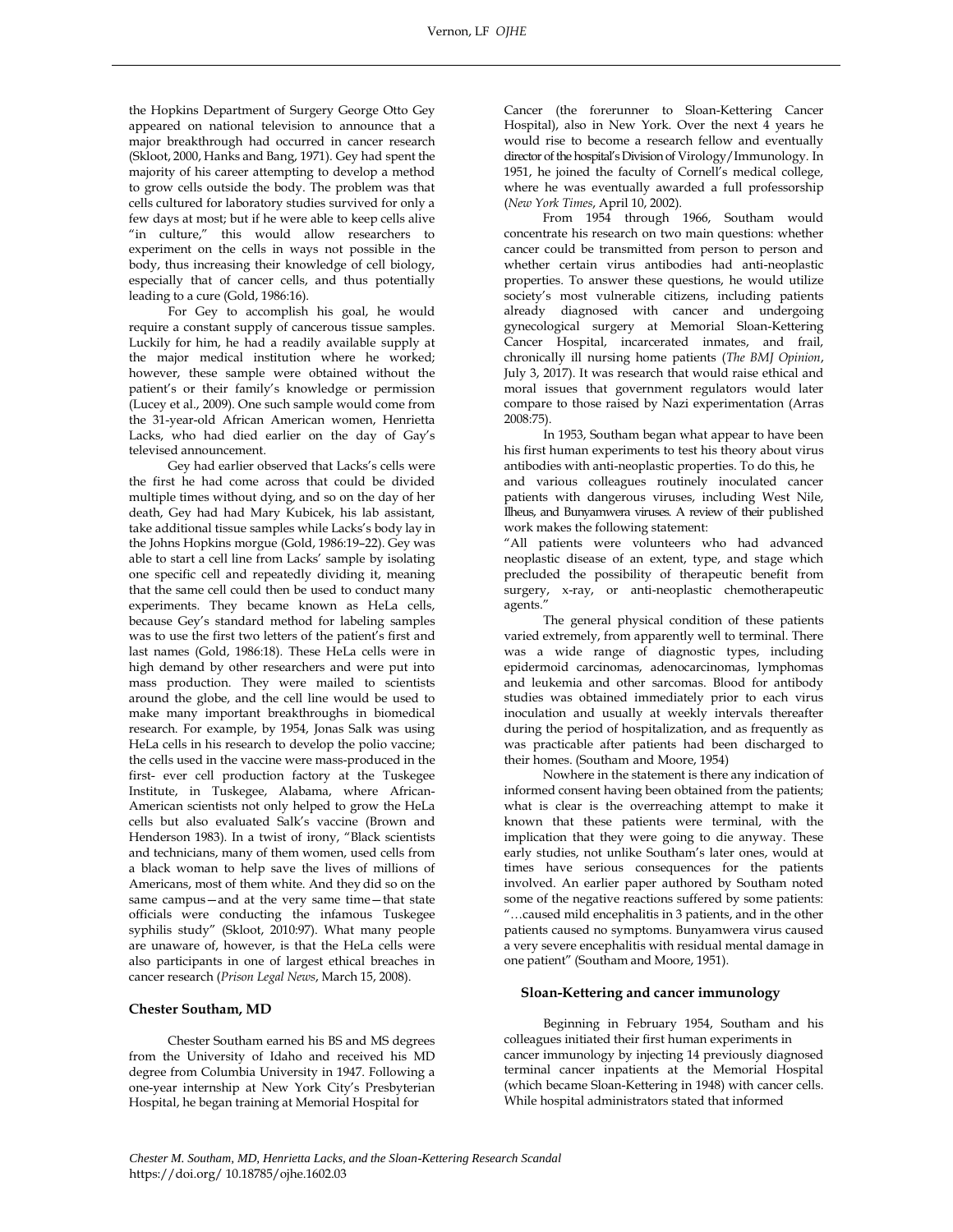consent was given by these patients, it was highly questionable whether this consent met the standards for informed consent, both from a legal and an ethical standpoint. In explaining their consent policy, the hospital administration said this: "…these patients knew that they were receiving cancer cells, understood the reasons for the experimentation, and consented to it orally" (Langer, 1964). In a paper (Southam et al., 1957) reporting the results of this experiment the description of informed consent is somewhat vague: "…All recipients were volunteers who were aware of the general purposes of the study and the nature of the implanted materials and who were agreeable to subsequent biopsies." This loose interpterion of informed consent would continue throughout Southam's professional career.

While the results of the study showed that the transplanted cancer cells did grow in the cancer patients, producing small nodules that if excised did not return and if left alone would continue growing for 4–6 weeks and then spontaneously disappear, this wasn't the whole story. Two of the patients died before the anticipated regression; while they had been diagnosed as terminal at the time of implanting the cells, the fact that they died before regression had occurred meant that one could only assume that these patients' nodules were not excised. Nonetheless, their deaths were attributed to their existing cancer. In four patients, cancer regrowth occurred at the implantation site following removal of the nodule, and in one patient, the implanted cells were found to have metastasized to the axillary nodes. This patient had been suffering from uterine adenocarcinoma, which according to Southam could "readily be distinguished from the implanted cells," and at autopsy her adenocarcinoma was found to be confined to the abdomen and perineum, confirming that the metastasis that had occurred was a result of the implanted cells (Katz et al., 1972:11).

With this information, Southam believed he could argue that cancer patients lacked immunity to the cancer cell implants and were in fact suffering from an immune deficiency to cancer cells; however, to prove this theory, it would be necessary to demonstrate that the effects observed with cancer patients did not also occur in healthy individuals. Of course, being able to recruit subjects willingly volunteering to be injected with cancer cells was unlikely, and as a result, in situations like this, many researchers have used themselves as their subject; when asked if he ever considered using himself, Southam replied that "I would not have hesitated,…if it would have served a useful purpose. But, he continued, "to me it seemed like false heroism, like the old question whether the General should march behind or in front of his troops. I do not regard myself as indispensable— if I were not doing this work someone else would be—and I did not regard the experiment as dangerous. But, let's face it, there are relatively few skilled cancer researchers, and it seemed stupid to take even the little risk." While Southam would later say that this statement regarding self-injection was misquoted (Katz et al., 1972:49), it was a moot point, as he would find a ready supply of test subjects in the state of Ohio.

#### **The prison volunteers**

 "CANCER RESEARCH VOLUNTEERS NEEDED" was the headline of a notice posted in the May 19, 1956, issue of the *Ohio Penitentiary News*, a weekly newspaper written and published by prisoners that was distributed throughout the US for annual subscription fee of \$.50. The notice went on to explain that one of the ongoing issues in cancer research was why and how individuals without cancer (can) fight off cancer cells and prevent them from multiplying. But the explanation went further—it almost was made to sound diagnostic in nature, with the implication in the verbiage that any volunteer who had a previously undiagnosed or "hidden" cancer would be able to be diagnosed early and perhaps have a greater rate of survival. Below is such an example from the British Medical Journal.

For many years there has existed, one of many puzzling phenomena in the growth of cancer cells that still needs an answer; is still unsolved. Live cancer cells can be transferred from one individual to another. In the person who has cancer, the cancer cells will live and grow. In the person who has no cancer in his body, all of the transferred cells will die, eventually, after a short period of growth. It is this part of the problem that requires some further observation and study. Just how the normal individual who does not have cancer can kill off the transplanted 'Foreign' cancer cells, is the present important problem. So far, in past experiments, all attempts at growing one person's cancer cells in another individual, who does not have cancer, have ultimately failed. This is so, definitely, as far as we know now, that if transplanted cells do not grow, when injected into another person, it follows, that the injected person does not have cancer. If the cells do grow, it would indicate that the person injected probably does have a hidden or lurking cancerous growth somewhere in his body. (*BMJ*, 1956)

Researchers may have worried that they would have difficulty recruiting volunteers, or they may have honestly believed that the project was so benign that selection criteria were not needed—in any case, those criteria were almost non-existent. Inmates with history of TB, syphilis, osteomyelitis, cardiac disease, or hypertension would all be eligible to participate in the study. The researchers need not have worried: while the study called for 25 volunteers, the warden received applications from 130 of the 3,800 convicts in the penitentiary. While using prisoners for medical experimentation was common practice in the US at the time, most studies offered some form of financial incentive or a reduction in sentence, whereas in this case no incentives were offered. Most participants indicated that their reason for volunteering was that someone in their family had died of cancer, while others felt that this would be a way of redeeming themselves in the eyes of society: they had been "blanks all their lives" and were glad to have the opportunity to do something useful.

Each inmate was given a release to sign that indicated that the experiment was being carried out by the Division of Medical Research, College of Medicine, The Ohio State University, and the Sloan-Kettering Institute for Cancer Research, New York City. The release text ran as follows: "This study, as it has been explained to me, is intended to determine whether or not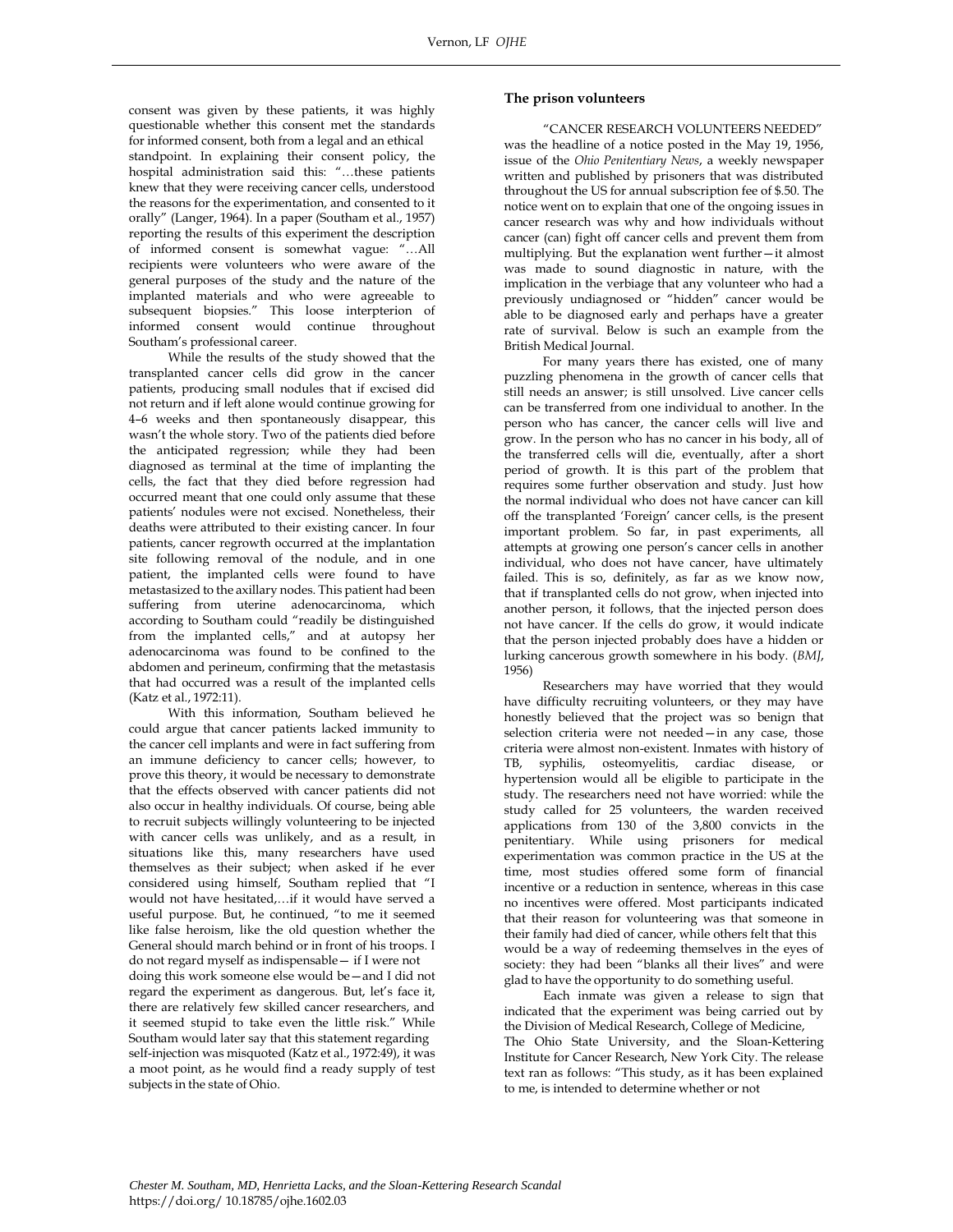presumedly live cancer cells can be successfully

transplanted, indirectly, from one individual to another. I have been told that the cancer cells will be transplanted to my body by means of direct needle injection under my skin…." The principal investigators were listed as "Doctors Charles A. Doan, Alice E. Moore, and Chester M. Southam, or their associates."

While Southam's prison inmate experiments raised ethical concerns, and some of his peers in the medical community believed that the research had violated the bioethical principles of informed consent, non-maleficence, and beneficence, the research would nonetheless continue for 12 years, eventually involving over 200 inmates. Sloan- Kettering received between \$300,000 and \$500,000 (between \$3 million and \$5 million in today's dollars) in federal funds from the National Cancer Institute and funding from the American Cancer Society (*AP News*, August 16, 1985). With his reputation as a cancer expert, and emboldened by the backing of prestigious institutions such as Sloan-Kettering, the American Cancer Society, and the federal government, Southam would now find a new research study for his HeLa cells, which he had injected into the Ohio State Penitentiary inmates (Skloot, 2010:168). This next project would not go as well for Southam, however.

#### **The Jewish Hospital for Chronic Diseases**

In 1963, with funding from the United States Department of Public Health and the American Cancer Society, Southam and colleague Emanuel Mandel began a study to test Southam's hypothesis that chronically ill patients who were not suffering from cancer would be able to reject implanted cancer cells as rapidly as patients who were not suffering from any disease and faster than those who were already afflicted with cancer. Southam hoped to be able to demonstrate that the apparent absence of immunity in the cancer patients was in fact attributable to cancer, and not simply to the general debility that accompanies any severe, chronic illness.

While his theory was proven correct and was recognized as one of the leading research experiments in the cancer field, there was a problem: how he had reached that conclusion. When it was revealed, the press had a field day, with magazines such as *Good Housekeeping* blaring vivid and critical headlines like "How doctors use patients as guinea pigs" (October, 1965:79). *Science Magazine* put it thus:

"A number of circumstances made the case particularly newsworthy. The patients in question were 22 seriously ailing and debilitated inhabitants of a relatively obscure Brooklyn institution, The Jewish Chronic Disease Hospital(JCDH).

#### **Nazi doctors?**

In August 1963, a group of three physicians at JCDH, Avir Kagan, David Leichter, and Perry Fersko, expressed their concern about the methods used in Southam's research, and the issue was brought to the Hospital's Medical Grievance Committee for investigation however, instead of condemning these practices, the committee found no irregularities and instead commended the research. The three physicians

resigned in protest and took their concerns to William Hyman, a hospital board member and an attorney. When Hyman asked the hospital for the relevant patient records, he was refused; then, believing that the hospital board of directors would side with him, he asked for their support,

but the board instead endorsed the findings of the grievance committee. This forced Hyman to go through the courts and the press, with the latter quoting Hyman's description of Southam's experiments as "acts which belong more properly in Dachau" (Katz, 1972) and labeling the case "the hottest public debate on medical ethics since the Nuremberg trials of Nazi physicians" (Langer, 1964).

On July 7, 1964 in another twist of irony, the Appellate Division of the State Supreme Court ruled that a member of a hospital's board of directors did not have the right to inspect the medical records of patients, citing patient physician privacy protection (*New York Times*, July 7, 1964). This ruling would eventually be overturned by the New York State Court of Appeals on the grounds that "[t]he privacy of the patient could be protected, as the trial court had pointed out, by a simple order requiring that the patient's name be concealed" (Ratnoff 1966).

Following this ruling, Hyman pressed his case with New York Attorney General Louis L. Lefkowitz, who rejected Southam's assertion that oral consent had been given, saying that the patients "had not sufficient mental or physical ability to comprehend what was being told to them or what was being done to them," and that those patients with such capacity had been misled.

Lefkowitz' who was outraged, saying "every human being has an inalienable right to determine what shall be done with his own body," and sought to revoke Southam's license to practice medicine (Katz 1972).

Following a lengthy hearing, the New York State Board of Regents said that the "[z]eal for research must not be carried to the point where it violates the basic rights and immunities of a human person," and found both Southam and Mandel guilty of "fraud or deceit" and unprofessional conduct, voting to suspend their licenses. However, this was later changed to a period of probation, Mand the disciplinary action had little if any effect on Southam's professional career, as he eventually published the results of his study from the JCDH in the *Annals of the New York Academy of Sciences*, where no mention was made of the lack of informed consent.

In 1968, Southam was elected president of the American Association for Cancer Research. He died in 2002.

While the 1966 expose on the shortcomings of patient consent procedures penned by Harvard professor Henry Beecher (1966) in the *New England Journal of Medicine* cited the Southam case, it would take more than a decade until the post-Tuskegee outcry propelled the formation of the National Commission for the Protection of Human Subjects of Biomedical and Behavioral Research, the publication of the commission's Belmont Report, and,

ultimately, the proliferation of institutional review boards to monitor experimentation.

#### **Conclusion**

One might wish to believe that unethical medical experimentation on human subjects is a thing of the past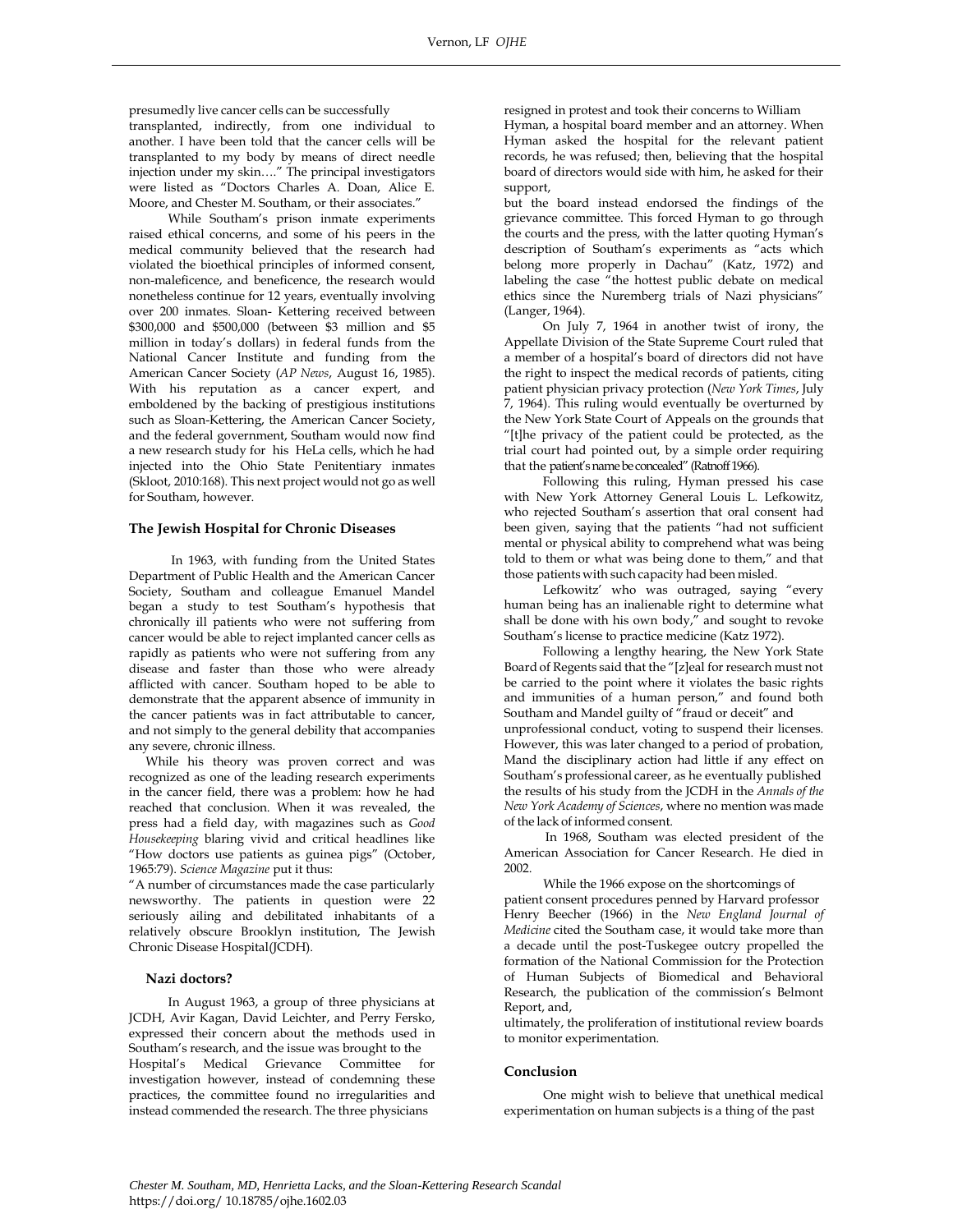and that today's modern medicine still hides its collective head in shame for its ethical stumbles in the mid–20th century, unfortunately this is not the case. While stricter enforcement of rules and the introduction of IRBs have had a dramatic effect on unethical practice in the United States, this cannot be said of other some countries, where US-based companies and research organizations continue to exploit the absence of adequate laws to protect human subjects. While these issues are beyond the scope of this paper, it is important to understand that they do continue.

A 2008 report published by the Center for Research on Multinational Corporations revealed details of many such unethical trials, carried out in India, Nigeria, Russia, Argentina, and Nepal, among others. It revealed, for instance, the unrecorded deaths of 14 women in Uganda during a trial of the anti-HIV transmission drug Nevirapine, in a study sponsored by Boehringer Ingelheim and the US National Institutes of Health (NIH). It also revealed that eight patients in Hyderabad, in India, had died during a trial of the anticlotting drug streptokinase—and that none of them were aware that they were part of an experiment (Somo.nl, n.d.) Even at Sloan-Kettering, almost 60 years after Southam's research, the institute would again make headlines when, in December 2018, a report in the *New York Times* disclosed that the hospital's chief medical officer, José Baselga, failed to disclose corporate ties in dozens of scientific articles he authored.

In fact, Baselga received millions of dollars in payments from companies involved in medical research, potentially compromising the work (*New York Times*, September 8,2018)

#### **References**

Arras JD (2008) The Jewish chronic disease hospital case. In Emanuel EJ, Grady C, Crouch R, et al., eds., *The Oxford Textbook of Clinical Research Ethics.* New York: Oxford University Press.

Baader G, Lederer SE, Low M, Schmaltz F, Schwerin AV (2005) Pathways to human experimentation, 1933- 45: Germany, Japan, and the United States. *Osiris*  20:205–231. DOI:10.1086/649419

Beecher HK (1966) Ethics and clinical research. *N Engl J Med* 274:1354-1360.

*British Medical Journal* (1956) Experiments on convict volunteers. *Br Med J* Sep 29:762–763. [chrome](chrome-extension://ohfgljdgelakfkefopgklcohadegdpjf/https:/www.ncbi.nlm.nih.gov/pmc/articles/PMC2035415/pdf/brmedj03174-0060.pdf)[extension://ohfgljdgelakfkefopgklcohadegdpjf/https:](chrome-extension://ohfgljdgelakfkefopgklcohadegdpjf/https:/www.ncbi.nlm.nih.gov/pmc/articles/PMC2035415/pdf/brmedj03174-0060.pdf) [//www.ncbi.nlm.nih.gov/pmc/articles/PMC2035415](chrome-extension://ohfgljdgelakfkefopgklcohadegdpjf/https:/www.ncbi.nlm.nih.gov/pmc/articles/PMC2035415/pdf/brmedj03174-0060.pdf) [/pdf/brmedj03174-0060.pdf](chrome-extension://ohfgljdgelakfkefopgklcohadegdpjf/https:/www.ncbi.nlm.nih.gov/pmc/articles/PMC2035415/pdf/brmedj03174-0060.pdf)

Brown R, Henderson JHM (1983) The mass production and distribution of HeLa cells at Tuskegee Institute, 1953–55. *J Hist Med Allied Sci* 38(4):415–431. DOI:10.1093/jhmas/38.4.415

Caplan AL (ed) (1991) *When Medicine Went Mad: Bioethics and the Holocaust*. Totowa: Humana Press.

Devettere RJ (1995) *Practical Decision Making in Health Care Ethics: Cases and Concepts.* Washington, D.C.: Georgetown University Press.

Ghooi RB (2011) The Nuremberg Code—a critique. *Perspect ClinRes* 2:72–76.

Gold MA (1986) *Conspiracy of Cells: One Woman's Immortal Legacy And The Medical Scandal It Caused.* New York: State University of New York Press.

Goss B (2017) The Nuremberg veil. *Eth Med Public Health*  3(4):452– 459. DOI:10.1016/j.jemep.2017.09.011

Hanks JA, Bang FB. Dr. George Otto Gey 1899-1970. *In Vitro* 6(4):iii- iv. DOI:10.1007/BF02625935

Janeway C (1993) How the immune system recognizes invaders. *Sci Am* 269(3):72–79.

Javitt G (2010) Why not take all of me? Reflections on the immortal life of Henrietta Lacks and the status of participants in research using human specimens. Minn J Law Sci Technol 11:713–718

Johns Hopkins Medicine (n.d.) (Retrieved 4/30/20) [https://www.hopkinsmedicine.org/henriettalacks/role](https://www.hopkinsmedicine.org/henriettalacks/role-of-the-johns-hopkins-hospital.html)[of-the-johns-hopkins-hospital.html](https://www.hopkinsmedicine.org/henriettalacks/role-of-the-johns-hopkins-hospital.html)

Katz J, (1997) Human sacrifice and human experimentation: Reflections at Nuremberg *Yale J Int Law 401.*

Katz J, Capron A, Smith-Glass E (1972) Experimentation with human beings: the authority of the investigator, subject, professions, and state in the human experimentation process. New York: Russell Sage Foundation.

Kumar NK (2013) Informed consent: past and present. *Perspect Clin Res* 4:21–25.

Langer E (1964) Human experimentation: Cancer studies at Sloan- Kettering stir public debate on medical ethics. *Science* 143:551–553.

Lederer SE (1995) Subjected to Science. Human Experimentation in America Before the Second World War. Baltimore: Johns Hopkins University Press.

Lucey BP, Nelson-Rees WA, Hutchins GM (2009) Henrietta Lacks, HeLa cells, and cell culture contamination. Arch Pathol Lab Med. 2009;133:1463–1467. DOI:10.1043/1543-2165-133.9.1463

Maehle AH. (2009) Patient information and consent: selfdetermination versus paternalism. In: *Doctors, Honour and the Law*. London: Palgrave Macmillan.

Maehle AH (2012) 'God's ethicist': Albert Moll and his medical ethics in theory and practice. *Med Hist* 56(2):217– 236. DOI:10.1017/mdh.2011.34